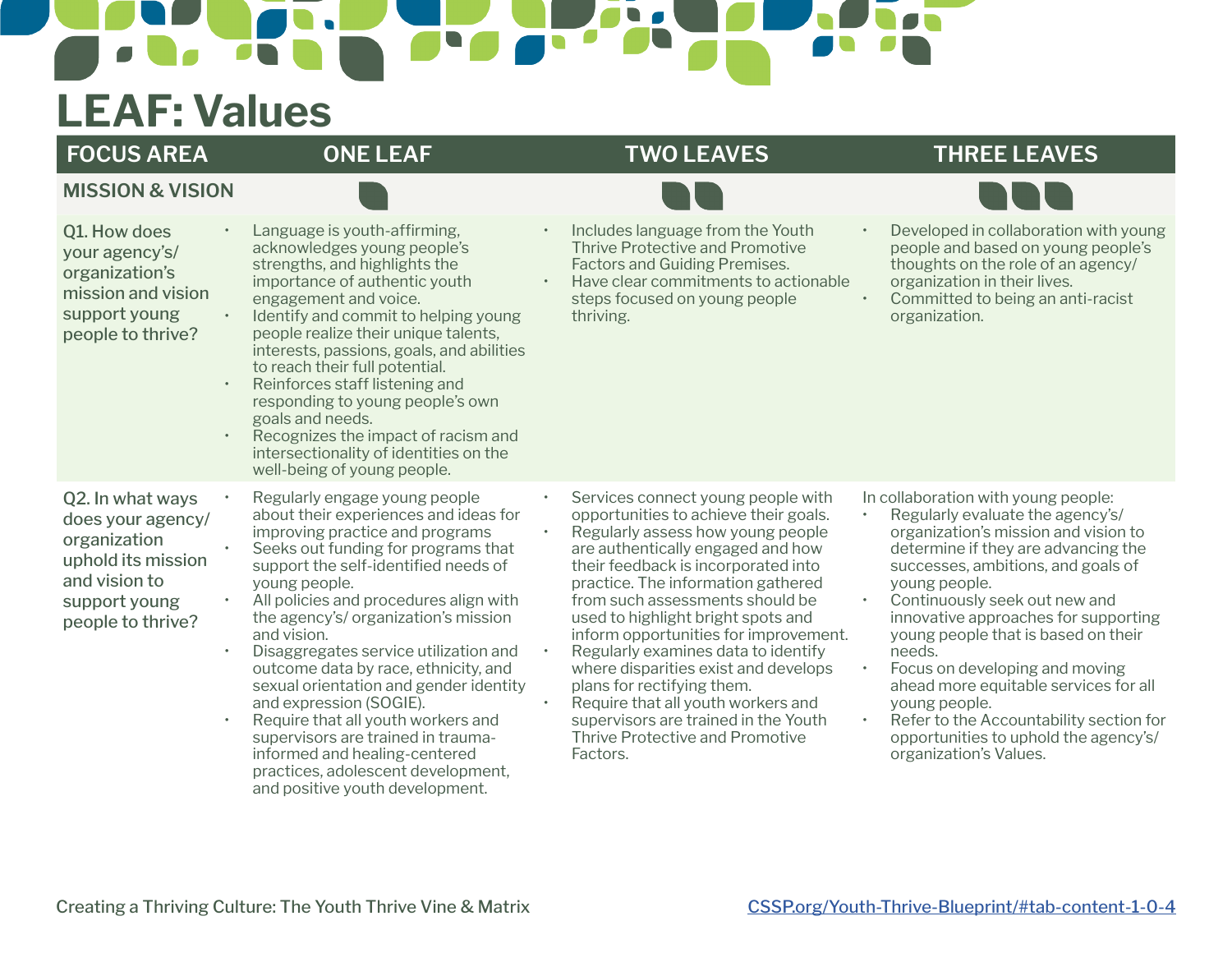## **FOCUS AREA ONE LEAF TWO LEAVES THREE LEAVES**

### **AGENCY STRUCTURE**

| Q1. In what ways<br>does your agency/<br>organizational<br>structure support<br>young people to<br>thrive? | Has a youth board/committee that is<br>included in policy making, executive<br>teams, budgeting and resource<br>allocation, trainings, and practice<br>improvement efforts to advocate,<br>share experiences, and provide<br>feedback on behalf of young people.<br>Provide training and practice<br>opportunities to staff for collaborating<br>and sharing power with young people.                                                                                               | Has a unit that consists of paid, full<br>time youth ambassadors and young<br>professionals with lived expertise<br>to advocate on behalf of young<br>people, collaborate with various<br>agency/ organization divisions and<br>departments, partner with external<br>partners and stakeholders, and<br>implement approaches and strategies<br>that support young people to be<br>successful.<br>Transparent about the opportunities<br>and limitations of young people's<br>consultant role or employment,<br>especially if it will have a financial<br>impact (e.g., affect access to public<br>benefits, cannot consult with other<br>organizations due to conflict of<br>interest). | Has a unit that includes young people<br>$\bullet$<br>with lived expertise as professional<br>members and is focused on aligning<br>resources, policies, and practices to<br>support young people to thrive.<br>In partnership with young people, the<br>$\bullet$<br>unit is charged with identifying well-<br>being goals, developing a strategic<br>plan, implementation, evaluating the<br>results, and adjusting the plan as<br>needed.                                                                                                                                            |
|------------------------------------------------------------------------------------------------------------|-------------------------------------------------------------------------------------------------------------------------------------------------------------------------------------------------------------------------------------------------------------------------------------------------------------------------------------------------------------------------------------------------------------------------------------------------------------------------------------|-----------------------------------------------------------------------------------------------------------------------------------------------------------------------------------------------------------------------------------------------------------------------------------------------------------------------------------------------------------------------------------------------------------------------------------------------------------------------------------------------------------------------------------------------------------------------------------------------------------------------------------------------------------------------------------------|-----------------------------------------------------------------------------------------------------------------------------------------------------------------------------------------------------------------------------------------------------------------------------------------------------------------------------------------------------------------------------------------------------------------------------------------------------------------------------------------------------------------------------------------------------------------------------------------|
| Q2. How is youth<br>voice reflected<br>and supported<br>in your agency's/<br>organization's<br>governance? | A representative from the governance<br>team attends the youth committee's/<br>board's meeting to gather feedback on<br>policies, procedures, programs, data<br>findings, and practice improvement<br>ideas, and to share updates (when and<br>where the youth board wants this).<br>Agency/organization governance<br>and staff respect the confidentiality<br>of young professionals with lived<br>expertise-their personal experiences<br>are only shared with their permission. | Youth committee/ board members<br>regularly attend and present at<br>governance team meetings-this<br>may include advocacy for needed<br>resources, identifying challenges<br>young people are experiencing,<br>and providing policy and practice<br>feedback.<br>Governance team members share<br>feedback and updates with young<br>people on any actions taken<br>between meetings, challenges, and<br>opportunities for collaboration.<br>Opportunities for young people to join<br>the governance team are posted for<br>young people to apply.                                                                                                                                    | Young people have representation on<br>$\bullet$<br>governance structure.<br>Young professionals with lived<br>$\bullet$<br>experience are compensated for their<br>membership in the governance team,<br>this includes payment, childcare and<br>transportation.<br>Governance team members serve as<br>$\bullet$<br>coaches for youth members.<br>Young people co-design the agenda<br>$\bullet$<br>for the governance meetings and are<br>part of the planning process, including<br>identifying topics for discussion and<br>obtaining any resources to inform the<br>conversation. |